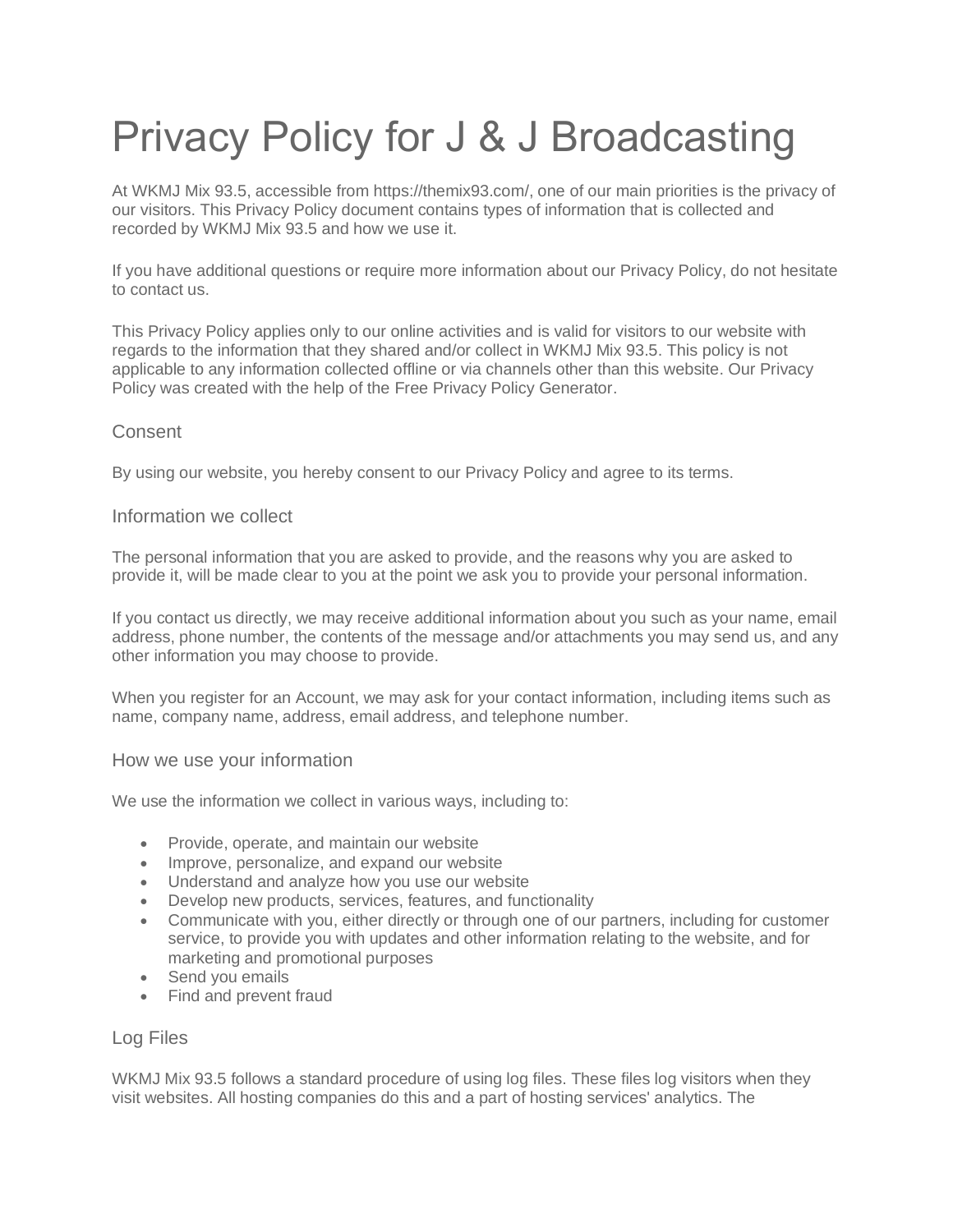information collected by log files include internet protocol (IP) addresses, browser type, Internet Service Provider (ISP), date and time stamp, referring/exit pages, and possibly the number of clicks. These are not linked to any information that is personally identifiable. The purpose of the information is for analyzing trends, administering the site, tracking users' movement on the website, and gathering demographic information.

### Cookies and Web Beacons

Like any other website, WKMJ Mix 93.5 uses 'cookies'. These cookies are used to store information including visitors' preferences, and the pages on the website that the visitor accessed or visited. The information is used to optimize the users' experience by customizing our web page content based on visitors' browser type and/or other information.

For more general information on cookies, please read [the Cookies article on Generate Privacy](https://www.generateprivacypolicy.com/#cookies)  [Policy website.](https://www.generateprivacypolicy.com/#cookies)

# Google DoubleClick DART Cookie

Google is one of a third-party vendor on our site. It also uses cookies, known as DART cookies, to serve ads to our site visitors based upon their visit to www.website.com and other sites on the internet. However, visitors may choose to decline the use of DART cookies by visiting the Google ad and content network Privacy Policy at the following URL – <https://policies.google.com/technologies/ads>

#### Our Advertising Partners

Some of advertisers on our site may use cookies and web beacons. Our advertising partners are listed below. Each of our advertising partners has their own Privacy Policy for their policies on user data. For easier access, we hyperlinked to their Privacy Policies below.

• Google

<https://policies.google.com/technologies/ads>

#### Advertising Partners Privacy Policies

You may consult this list to find the Privacy Policy for each of the advertising partners of WKMJ Mix 93.5.

Third-party ad servers or ad networks uses technologies like cookies, JavaScript, or Web Beacons that are used in their respective advertisements and links that appear on WKMJ Mix 93.5, which are sent directly to users' browser. They automatically receive your IP address when this occurs. These technologies are used to measure the effectiveness of their advertising campaigns and/or to personalize the advertising content that you see on websites that you visit.

Note that WKMJ Mix 93.5 has no access to or control over these cookies that are used by third-party advertisers.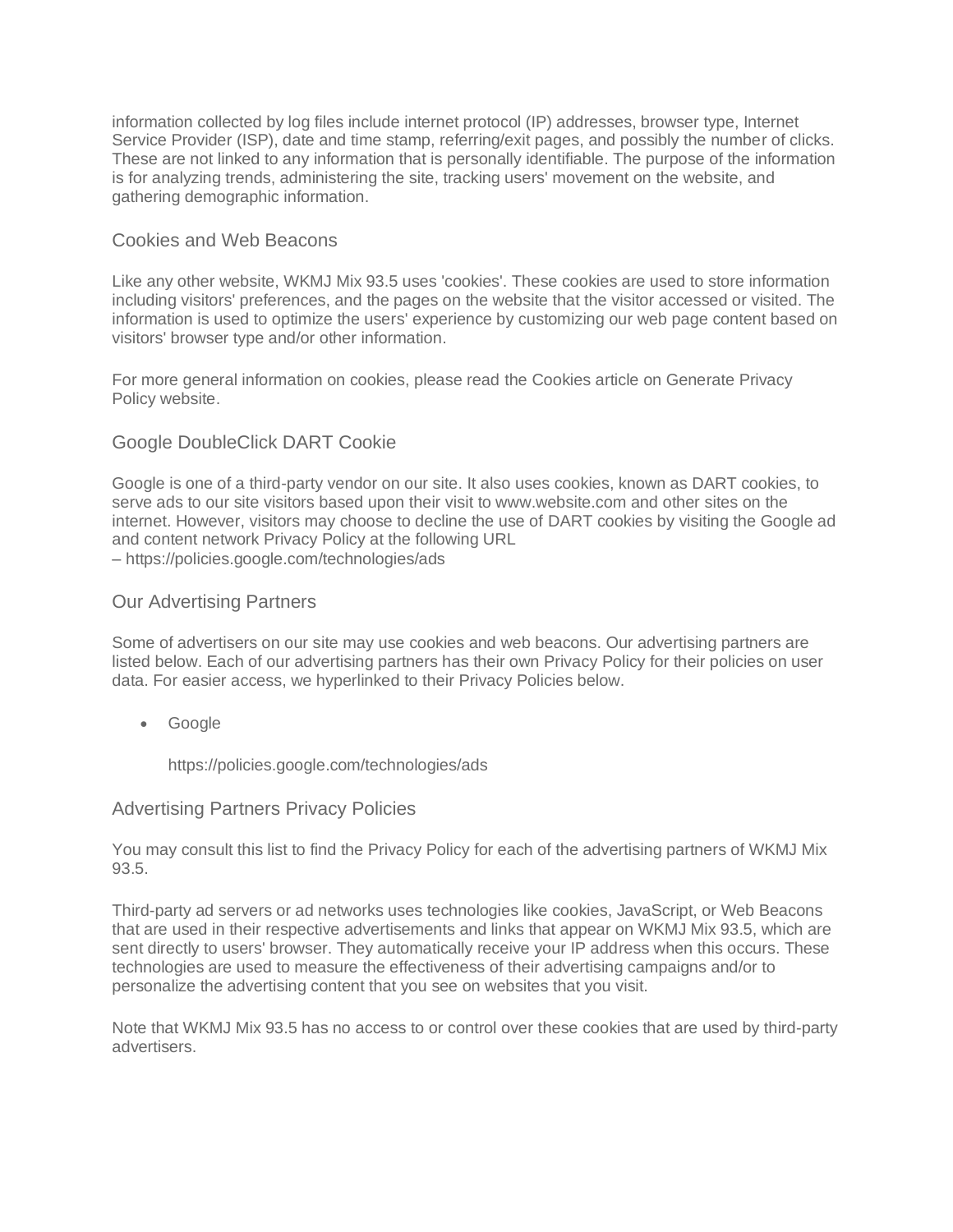## Third Party Privacy Policies

WKMJ Mix 93.5's Privacy Policy does not apply to other advertisers or websites. Thus, we are advising you to consult the respective Privacy Policies of these third-party ad servers for more detailed information. It may include their practices and instructions about how to opt-out of certain options.

You can choose to disable cookies through your individual browser options. To know more detailed information about cookie management with specific web browsers, it can be found at the browsers' respective websites.

CCPA Privacy Rights (Do Not Sell My Personal Information)

Under the CCPA, among other rights, California consumers have the right to:

Request that a business that collects a consumer's personal data disclose the categories and specific pieces of personal data that a business has collected about consumers.

Request that a business delete any personal data about the consumer that a business has collected.

Request that a business that sells a consumer's personal data, not sell the consumer's personal data.

If you make a request, we have one month to respond to you. If you would like to exercise any of these rights, please contact us.

# GDPR Data Protection Rights

We would like to make sure you are fully aware of all of your data protection rights. Every user is entitled to the following:

The right to access – You have the right to request copies of your personal data. We may charge you a small fee for this service.

The right to rectification – You have the right to request that we correct any information you believe is inaccurate. You also have the right to request that we complete the information you believe is incomplete.

The right to erasure – You have the right to request that we erase your personal data, under certain conditions.

The right to restrict processing – You have the right to request that we restrict the processing of your personal data, under certain conditions.

The right to object to processing – You have the right to object to our processing of your personal data, under certain conditions.

The right to data portability – You have the right to request that we transfer the data that we have collected to another organization, or directly to you, under certain conditions.